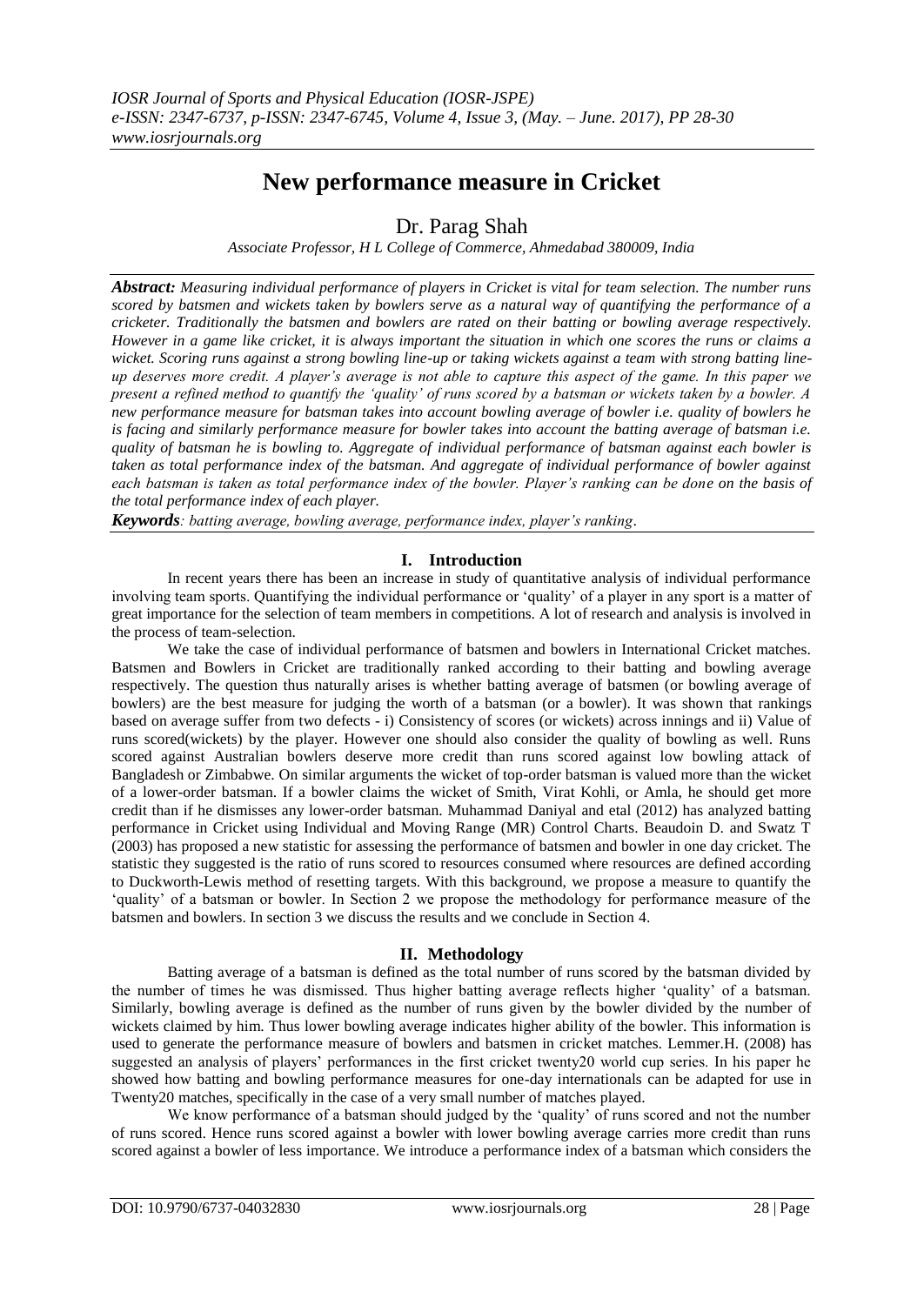quality of bowler against whom he has scored runs. We introduce a performance index of a batsman *i* against a bowler *j* given as

$$
PIB_{ij} = \frac{Batting Average\ of\ Batsman\ i\ against\ bowler\ j}{Career\ Bowling Average\ of\ bowler\ j} * 100
$$

Mathematically, batting average of the batsman is given by the ratio  $R/d$  where R is the number of runs scored against a bowler and d is the number of times he was dismissed by the bowler j. Hence, if the career bowling average of a bowler is low (indicating a good bowler),  $PIB_{ij}$  increases indicating that the batsman scored runs against quality opposition.

Total performance index of the batsman is the aggregate of  $PIB_{ij}$  against each bowler.

$$
TPIB_i = \sum_i PIB_{ij}
$$

Average performance index of the batsman  $i$  is given as

$$
APIB_i = \frac{TPIB_i}{No. of \, bowlers \, faced}
$$

So far, we have concentrated on the performance index of batsmen. One could quantify the overall performance of a bowler based on the dismissal record of batsmen. The wicket of a top-order batsman always deserves more credit than the wicket of a tail-ender. Thus the 'quality' of dismissal serves as a measure for the

greatness of a bowler. We define the performance index of bowler *i* against batsman *j* as<br> $PIBo_{ij} = \frac{Career Bating Average of batsman j}{Bowling Average of bower i against batsman j} * 100$ 

Hence, if the career batting average of a batsman is high (indicating a good batsman),  $PIBo_{ij}$  increases indicating that the bowler bowled against quality batsman. Greater value of  $PIBo_{ij}$  indicates a better quality of a bowler.

Total performance index of the bowler is the aggregate of  $PIBo_{ij}$  against each batsman.

$$
TPIBo_i = \sum_j PIBo_{ij}
$$

Average performance index of the bowler  $i$  is given as

$$
APIBo_i = \frac{TPIBo_i}{No.of\ batsmen\ bowled\ against}
$$

## **III. Results**

Let us find the performance index of a batsman A.

Assume that a batsman A has faced only 5 bowlers till now. The career bowling average of each of the five bowlers, batting average of this batsman A against each of the 5 bowlers is recorded. Performance Index of batsman (PIB) A is obtained using the formula

| $PIB_{ij} =$ | Batting Average of Batsman i against bowler $j\atop 100$ |  |
|--------------|----------------------------------------------------------|--|
|              | Career Bowling Average of bowler j                       |  |

| <b>Bowler</b> | <b>Career Bowling avg.</b> | Batting avg. of Batsman against<br>each bowler | PIB              |
|---------------|----------------------------|------------------------------------------------|------------------|
|               | 14.7                       | 28                                             | 190.4762         |
|               | 20.33                      | 35                                             | 172.1594         |
| 0             | 27.23                      | 44                                             | 161.5865         |
|               | 27.51                      | 39                                             | 141.7666         |
|               | 24.72                      | 40                                             | 161.8123         |
|               |                            |                                                | $TPIB = 827.801$ |

Total performance index of the batsman A is the aggregate of  $PIB_{ij}$  against each bowler.

$$
TPIB = \sum_{i} PIB = 827.801
$$